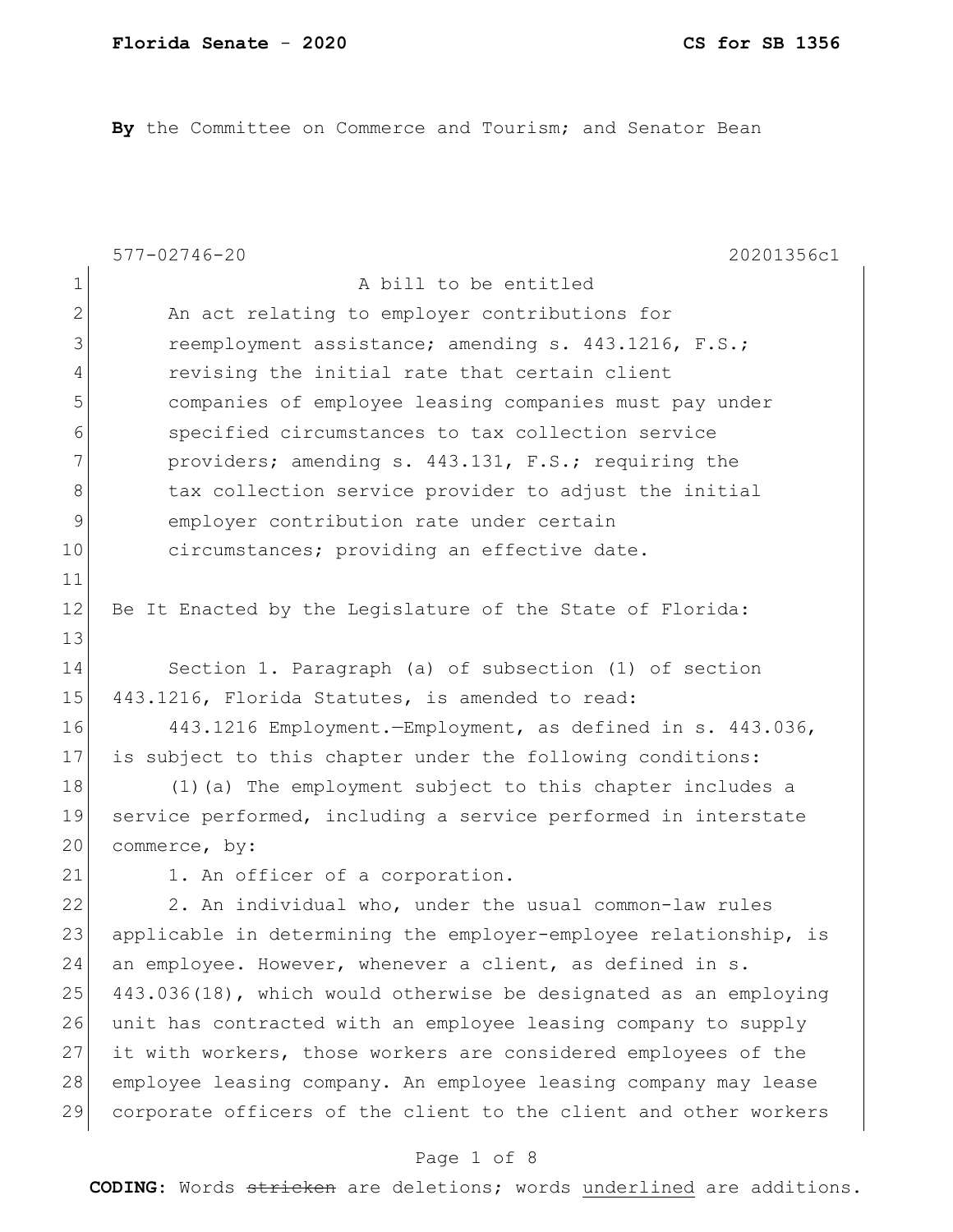577-02746-20 20201356c1 to the client, except as prohibited by regulations of the Internal Revenue Service. Employees of an employee leasing company must be reported under the employee leasing company's tax identification number and contribution rate for work 34 performed for the employee leasing company. 35 a. However, except for the internal employees of an employee leasing company, each employee leasing company may make a separate one-time election to report and pay contributions under the tax identification number and contribution rate for each client of the employee leasing company. Under the client method, an employee leasing company choosing this option must assign leased employees to the client company that is leasing the employees. The client method is solely a method to report 43 and pay unemployment contributions, and, whichever method is chosen, such election may not impact any other aspect of state 45 law. An employee leasing company that elects the client method must pay contributions at the rates assigned to each client 47 company. 48 (I) The election applies to all of the employee leasing 49 company's current and future clients.

50 (II) The employee leasing company must notify the 51 Department of Revenue of its election by July 1, 2012, and such 52 election applies to reports and contributions for the first 53 quarter of the following calendar year. The notification must 54 include:

 (A) A list of each client company and the unemployment account number or, if one has not yet been issued, the federal employment identification number, as established by the employee 58 leasing company upon the election to file by client method;

### Page 2 of 8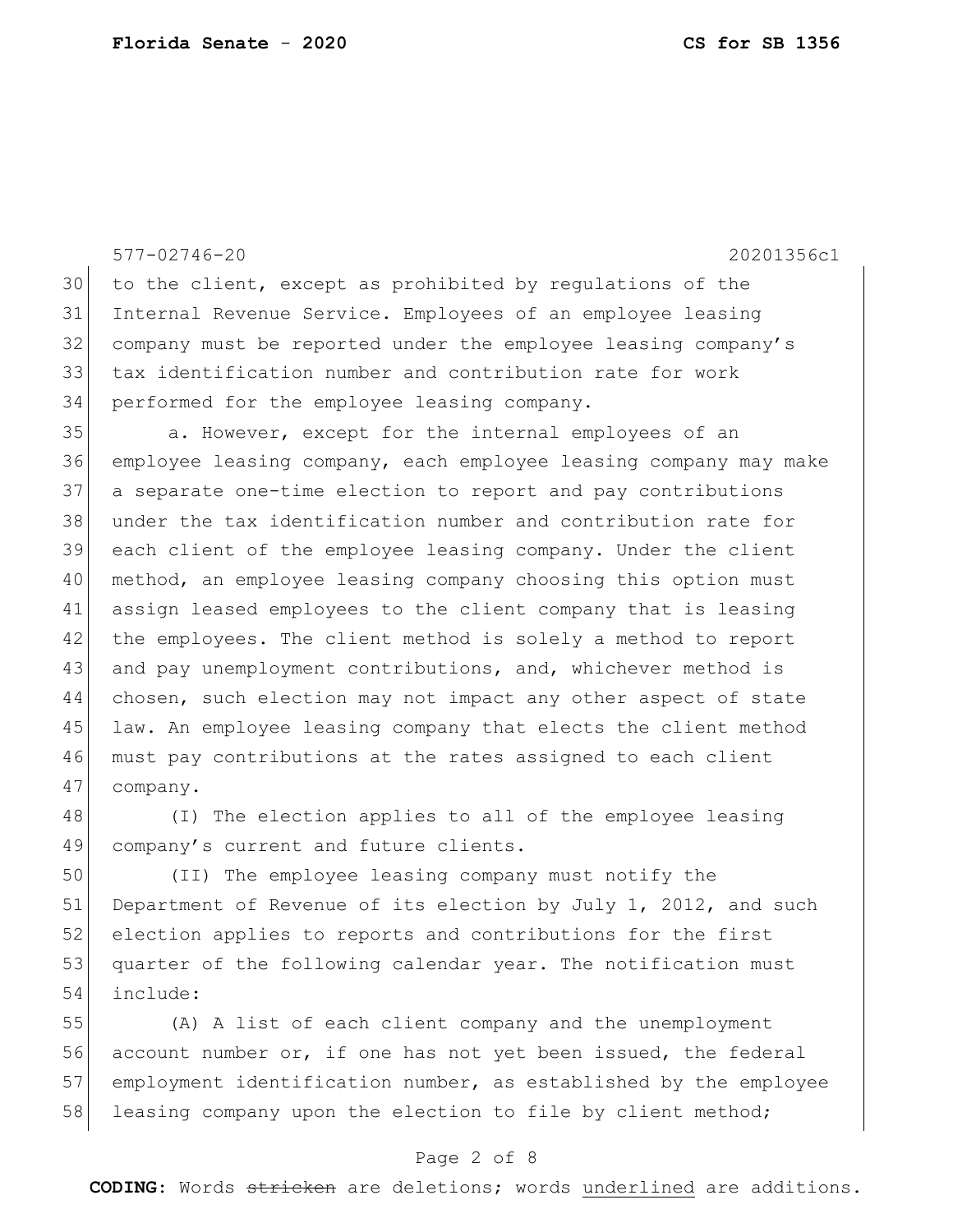577-02746-20 20201356c1 59 (B) A list of each client company's current and previous 60 employees and their respective social security numbers for the 61 prior 3 state fiscal years or, if the client company has not 62 been a client for the prior 3 state fiscal years, such portion 63 of the prior 3 state fiscal years that the client company has  $64$  been a client must be supplied; 65 (C) The wage data and benefit charges associated with each 66 client company for the prior 3 state fiscal years or, if the 67 client company has not been a client for the prior 3 state 68 fiscal years, such portion of the prior 3 state fiscal years 69 that the client company has been a client must be supplied. If 70 the client company's employment record is chargeable with 71 benefits for less than 8 calendar quarters while being a client 72 of the employee leasing company, the client company must pay 73 contributions at the initial rate of 2.7 percent. For tax rates 74 effective on or after January 1, 2021, if the client company's 75 employment record is chargeable with benefits for less than 8 76 calendar quarters while being a client of the employee leasing 77 company, the client company must pay contributions at the 78 initial rate of 1.0 percent. However, the tax collection service 79 provider may not adjust the initial rate for any year in which 80 | the balance in the Unemployment Compensation Trust Fund requires 81 the computation of a positive adjustment factor under s. 82 443.131(3)(e) 2.a. (III); and 83 (D) The wage data and benefit charges for the prior 3 state 84 fiscal years that cannot be associated with a client company 85 must be reported and charged to the employee leasing company.

86 (III) Subsequent to choosing the client method, the 87 employee leasing company may not change its reporting method.

### Page 3 of 8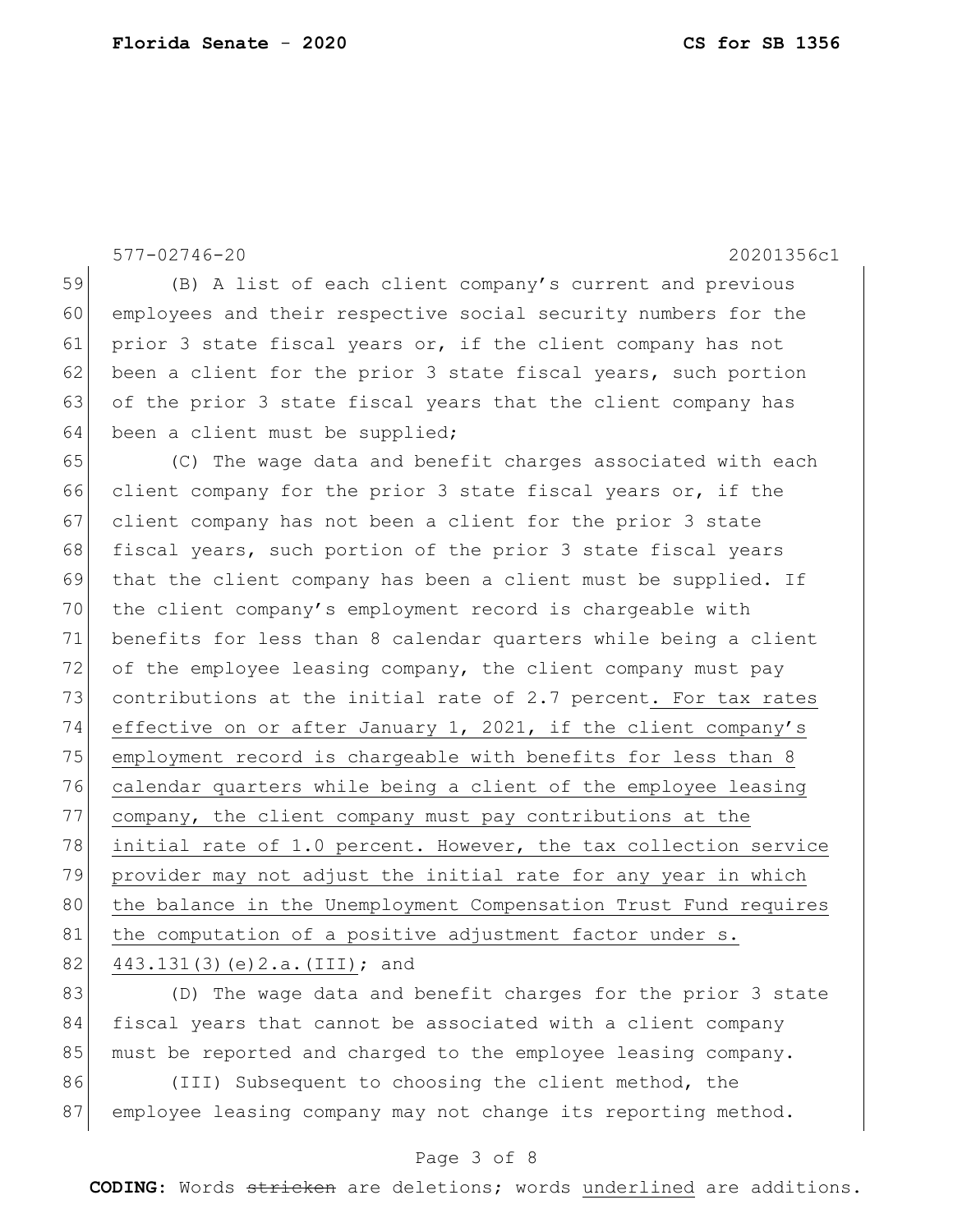105 leasing company.

577-02746-20 20201356c1 88 (IV) The employee leasing company shall file a Florida 89 Department of Revenue Employer's Quarterly Report for each 90 client company by approved electronic means, and pay all 91 contributions by approved electronic means. 92 (V) For the purposes of calculating experience rates when 93 the client method is chosen, each client's own benefit charges 94 and wage data experience while with the employee leasing company 95 determines each client's tax rate where the client has been a 96 client of the employee leasing company for at least 8 calendar 97 quarters before the election. The client company shall continue 98 to report the nonleased employees under its tax rate. 99 (VI) The election is binding on each client of the employee 100 leasing company for as long as a written agreement is in effect 101 between the client and the employee leasing company pursuant to 102 s.  $468.525(3)(a)$ . If the relationship between the employee 103 leasing company and the client terminates, the client retains 104 the wage and benefit history experienced under the employee

106 (VII) Notwithstanding which election method the employee 107 leasing company chooses, the applicable client company is an 108 employing unit for purposes of s. 443.071. The employee leasing 109 company or any of its officers or agents are liable for any 110 violation of s. 443.071 engaged in by such persons or entities. 111 The applicable client company or any of its officers or agents 112 are liable for any violation of s. 443.071 engaged in by such 113 persons or entities. The employee leasing company or its 114 applicable client company is not liable for any violation of s. 115 443.071 engaged in by the other party or by the other party's 116 officers or agents.

#### Page 4 of 8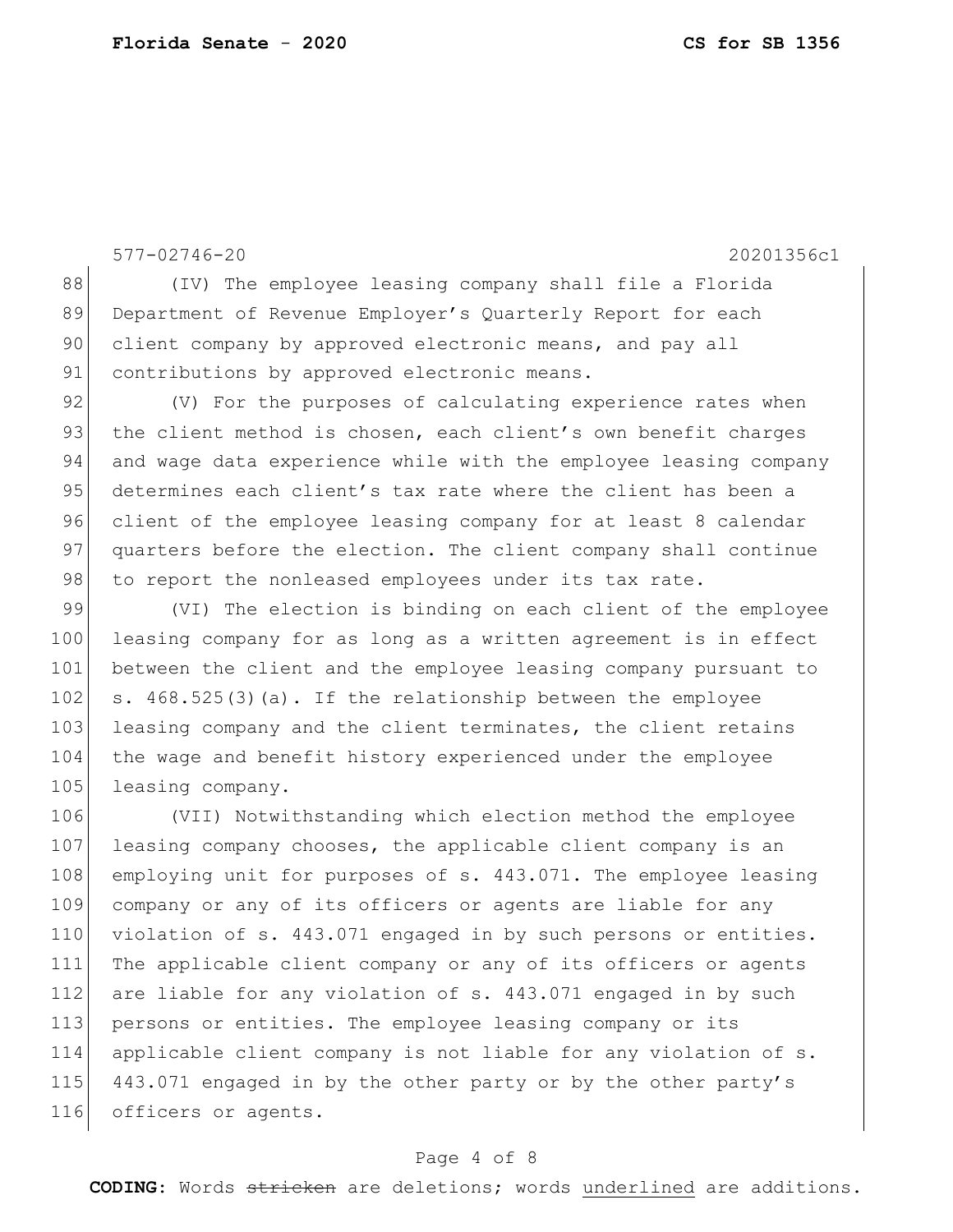577-02746-20 20201356c1 117 (VIII) If an employee leasing company fails to select the 118 client method of reporting not later than July 1, 2012, the 119 entity is required to report under the employee leasing 120 company's tax identification number and contribution rate. 121 (IX) After an employee leasing company is licensed pursuant 122 to part XI of chapter 468, each newly licensed entity has 30 123 days after the date the license is granted to notify the tax 124 collection service provider in writing of their selection of the 125 client method. A newly licensed employee leasing company that 126 fails to timely select reporting pursuant to the client method 127 of reporting must report under the employee leasing company's 128 tax identification number and contribution rate. 129 (X) Irrespective of the election, each transfer of trade or 130 business, including workforce, or a portion thereof, between 131 employee leasing companies is subject to the provisions of s. 132  $443.131(3)(q)$  if, at the time of the transfer, there is common 133 ownership, management, or control between the entities. 134 b. In addition to any other report required to be filed by 135 law, an employee leasing company shall submit a report to the 136 Labor Market Statistics Center within the Department of Economic 137 Opportunity which includes each client establishment and each 138 establishment of the leasing company, or as otherwise directed 139 by the department. The report must include the following

140 information for each establishment:

141 (I) The trade or establishment name;

142 (II) The former reemployment assistance account number, if 143 available:

144 (III) The former federal employer's identification number, 145 if available;

## Page 5 of 8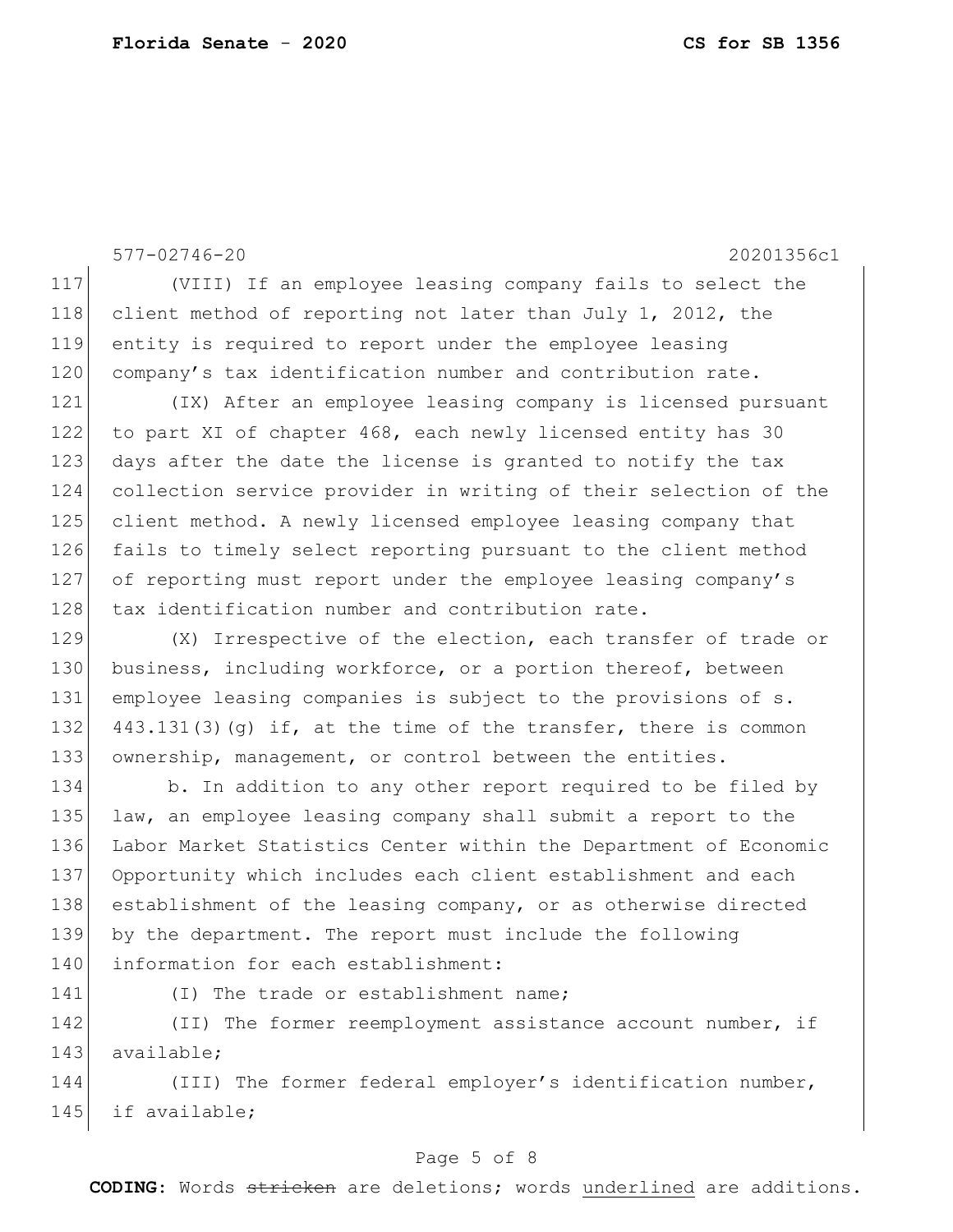|     | $577 - 02746 - 20$<br>20201356c1                                  |
|-----|-------------------------------------------------------------------|
| 146 | (IV) The industry code recognized and published by the            |
| 147 | United States Office of Management and Budget, if available;      |
| 148 | (V) A description of the client's primary business activity       |
| 149 | in order to verify or assign an industry code;                    |
| 150 | (VI) The address of the physical location;                        |
| 151 | (VII) The number of full-time and part-time employees who         |
| 152 | worked during, or received pay that was subject to reemployment   |
| 153 | assistance taxes for, the pay period including the 12th of the    |
| 154 | month for each month of the quarter;                              |
| 155 | (VIII) The total wages subject to reemployment assistance         |
| 156 | taxes paid during the calendar quarter;                           |
| 157 | (IX) An internal identification code to uniquely identify         |
| 158 | each establishment of each client;                                |
| 159 | (X) The month and year that the client entered into the           |
| 160 | contract for services; and                                        |
| 161 | (XI) The month and year that the client terminated the            |
| 162 | contract for services.                                            |
| 163 | c. The report must be submitted electronically or in a            |
| 164 | manner otherwise prescribed by the Department of Economic         |
| 165 | Opportunity in the format specified by the Bureau of Labor        |
| 166 | Statistics of the United States Department of Labor for its       |
| 167 | Multiple Worksite Report for Professional Employer                |
| 168 | Organizations. The report must be provided quarterly to the       |
| 169 | Labor Market Statistics Center within the department, or as       |
| 170 | otherwise directed by the department, and must be filed by the    |
| 171 | last day of the month immediately after the end of the calendar   |
| 172 | quarter. The information required in sub-sub-subparagraphs b. (X) |
| 173 | and (XI) need be provided only in the quarter in which the        |
| 174 | contract to which it relates was entered into or terminated. The  |

# Page 6 of 8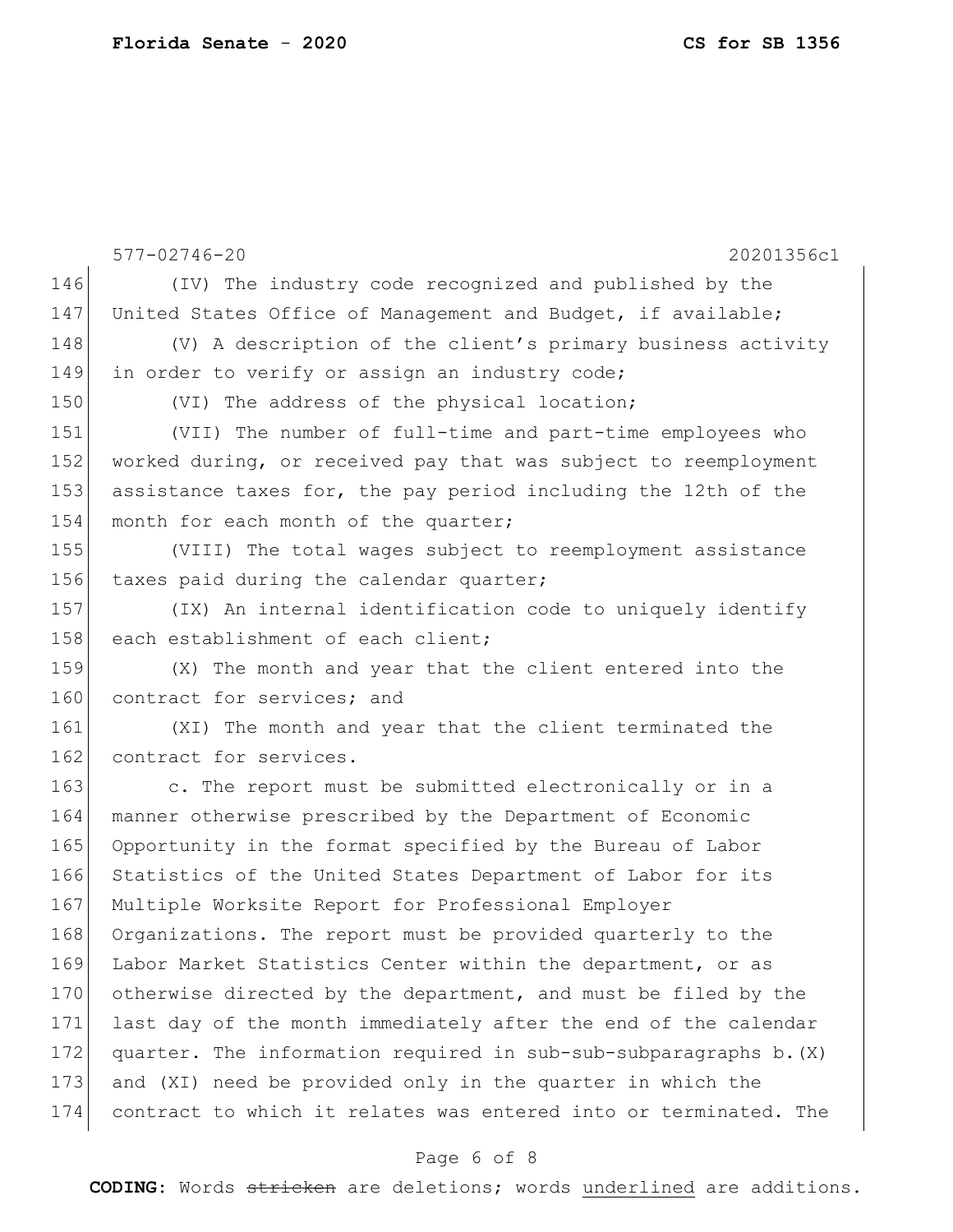577-02746-20 20201356c1 175 sum of the employment data and the sum of the wage data in this 176 report must match the employment and wages reported in the 177 reemployment assistance quarterly tax and wage report. 178 d. The department shall adopt rules as necessary to 179 administer this subparagraph, and may administer, collect, 180 enforce, and waive the penalty imposed by s.  $443.141(1)$  (b) for 181 the report required by this subparagraph. 182 e. For the purposes of this subparagraph, the term 183 "establishment" means any location where business is conducted 184 or where services or industrial operations are performed. 185 3. An individual other than an individual who is an 186 employee under subparagraph 1. or subparagraph 2., who performs 187 services for remuneration for any person: 188 a. As an agent-driver or commission-driver engaged in 189 distributing meat products, vegetable products, fruit products, 190 bakery products, beverages other than milk, or laundry or 191 drycleaning services for his or her principal. 192 b. As a traveling or city salesperson engaged on a full-193 time basis in the solicitation on behalf of, and the 194 transmission to, his or her principal of orders from 195 wholesalers, retailers, contractors, or operators of hotels, 196 restaurants, or other similar establishments for merchandise for 197 resale or supplies for use in the business operations. This sub-198 subparagraph does not apply to an agent-driver or a commission-199 driver and does not apply to sideline sales activities performed 200 on behalf of a person other than the salesperson's principal. 201 4. The services described in subparagraph 3. are employment  $202$  subject to this chapter only if: 203 a. The contract of service contemplates that substantially

## Page 7 of 8